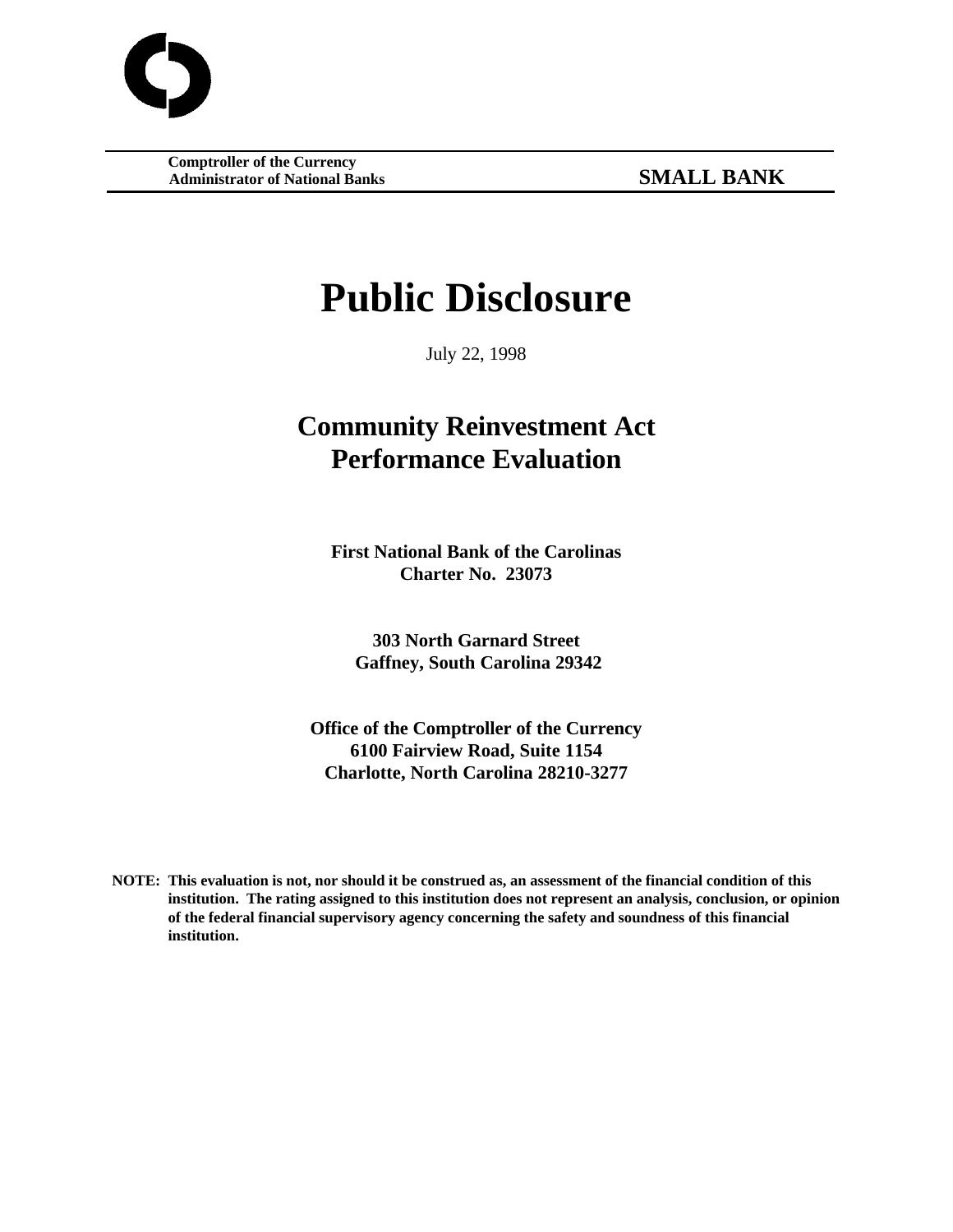#### **GENERAL INFORMATION**

*The Community Reinvestment Act (CRA) requires each federal financial supervisory agency to use its authority when examining financial institutions subject to its supervision, to assess the institution's record of meeting the credit needs of its entire community, including low- and moderate-income neighborhoods, consistent with safe and sound operation of the institution. Upon conclusion of such examination, the agency must prepare a written evaluation of the institution's record of meeting the credit needs of its community.*

*This document is an evaluation of the Community Reinvestment Act (CRA) performance of First National Bank of the Carolinas prepared by the Office of the Comptroller of the Currency, the institution's supervisory agency, as of March 31, 1998. The agency rates the CRA performance of an institution consistent with the provisions set forth in Appendix A to 12 CFR Part 25.*

**INSTITUTION'S CRA RATING:** This institution is rated **Satisfactory**.

The institutions record of lending to borrowers within its assessment area is good. The distribution of loans by income and geography reflects reasonable penetration. No violations of the substantive provisions of the antidiscrimination laws and regulations were identified.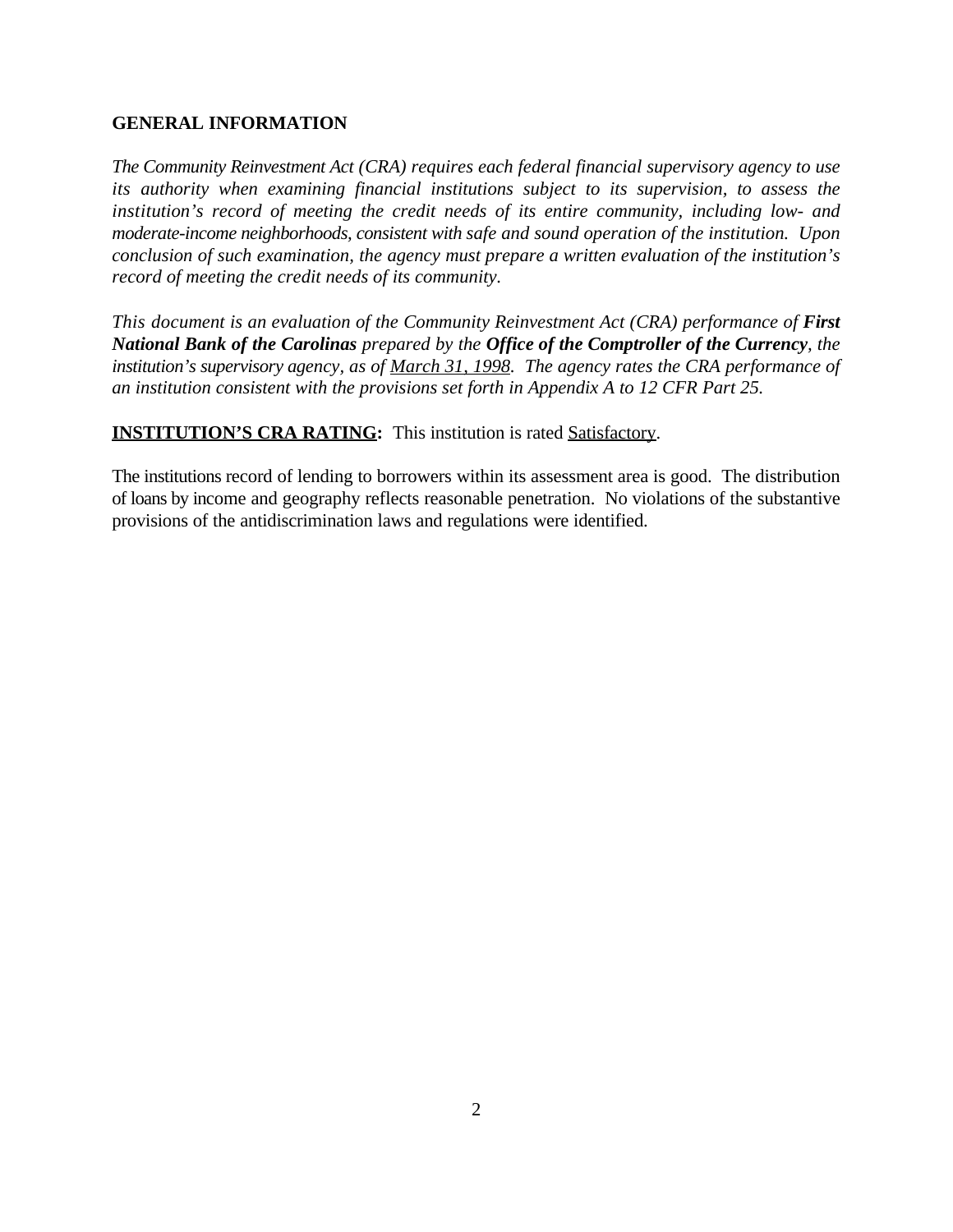| <b>FIRST NATIONAL BANK OF THE CAROLINAS</b><br><b>Performance Levels</b>                                    |                                                                   |                                                                 |                                                                            |  |
|-------------------------------------------------------------------------------------------------------------|-------------------------------------------------------------------|-----------------------------------------------------------------|----------------------------------------------------------------------------|--|
| <b>SMALL</b><br><b>INSTITUTION</b><br><b>ASSESSMENT</b><br><b>CRITERIA</b>                                  | Exceeds<br><b>Standards</b><br>for<br>Satisfactory<br>Performance | Meets<br><b>Standards</b><br>for<br>Satisfactory<br>Performance | Does not<br>meet<br><b>Standards</b><br>for<br>Satisfactory<br>Performance |  |
| Loan-to-Deposit<br>Ratio                                                                                    |                                                                   | X                                                               |                                                                            |  |
| Lending in<br>Assessment<br>Area                                                                            |                                                                   | X                                                               |                                                                            |  |
| Lending to<br><b>Borrowers</b> of<br>Different<br>Incomes and to<br><b>Businesses</b> of<br>Different Sizes | X                                                                 |                                                                 |                                                                            |  |
| Geographic<br>Distribution of<br>Loans                                                                      |                                                                   |                                                                 |                                                                            |  |
| Response to<br>Complaints                                                                                   | No Complaints Received                                            |                                                                 |                                                                            |  |

*The following table indicates the performance level of the First National Bank of the Carolinas with respect to each of the five performance criteria.*

### **DESCRIPTION OF INSTITUTION**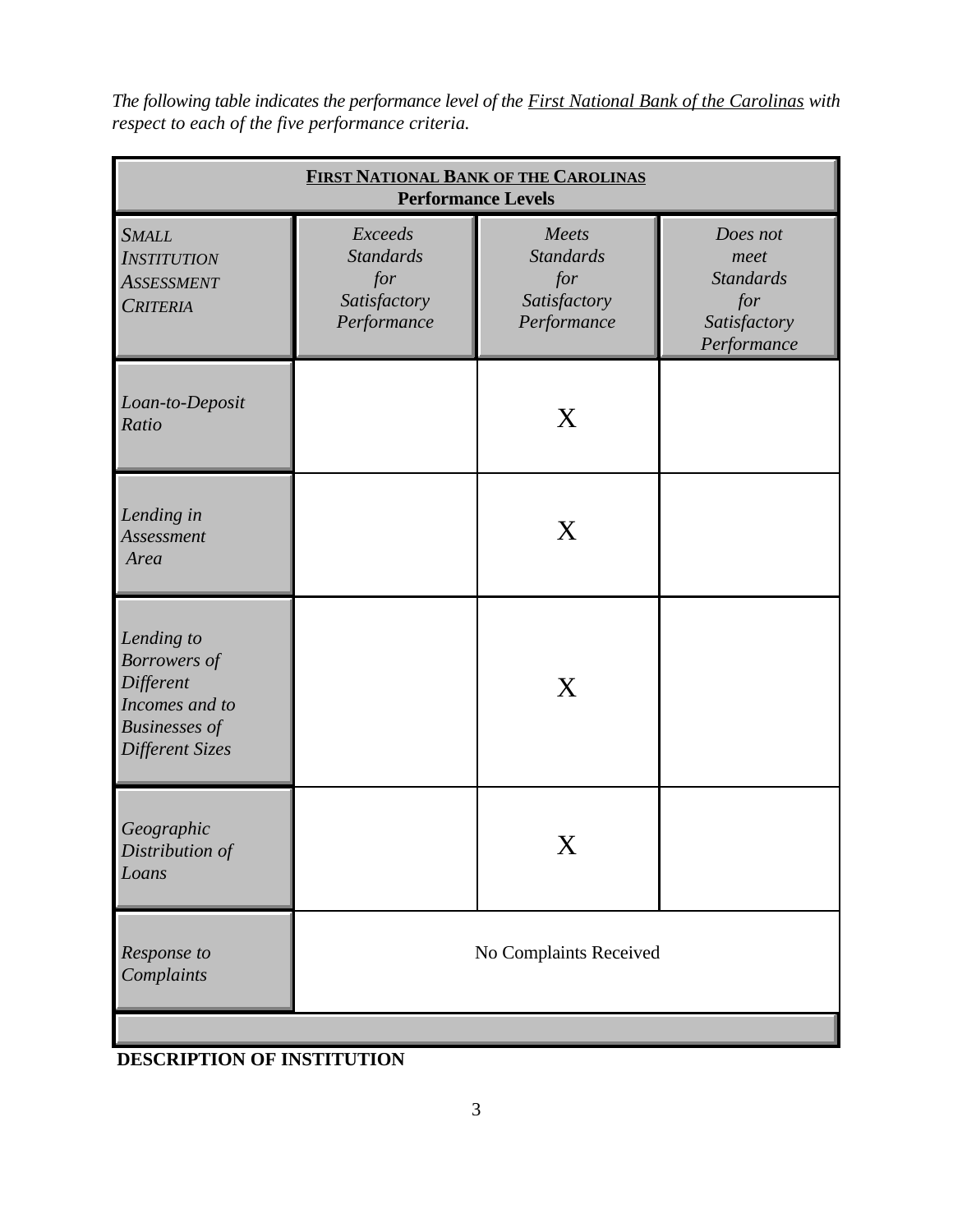First National Bank of the Carolinas is a two branch institution located in Cherokee County, South Carolina. In addition to the main office in Gaffney, South Carolina, the bank also has an office in nearby Blacksburg, South Carolina. The bank opened for business in October 1996 and is a subsidiary of FNB Bankshares, Incorporated, a one bank holding company. The bank is located in a middle-income census tract.

Average assets were \$22 million as of March 31, 1998 with gross loans representing 69% of average assets. The loan portfolio is comprised of the following loan types:

> 25% Commercial and Industrial Loans 32% Non-farm, Non-residential real estate 17% 1-4 Family Residential, Construction, Home Equity 26% Consumer Loans

As illustrated above, the majority of the bank's lending is centered in commercial loan products, which is consistent with the institution's overall strategic goals and objectives. The bank's residential mortgage lending is limited. As a result of this business strategy, the focus of this review relies heavily on the bank's service to the small business segment within their assessment area. There are no financial or legal impediments restricting the lending activities of the bank.

#### **DESCRIPTION OF THE ASSESSMENT AREA**

The bank's assessment area includes all of Cherokee County, South Carolina, which includes the cities of Gaffney and Blacksburg. The bank's assessment area meets the legal requirements of the regulation and does not arbitrarily exclude any low- or moderate-income areas.

The bank's assessment area contains 7 census tracts. There are no low-income or upper income census tracts within the assessment area. We identified 1 moderate-income census tract which equals 14% of the total. The remaining 6 tracts are middle income tracts which represent 86% of the total census tracts. The 1990 census reported the Cherokee County population at 44,506. Lending to borrowers of different incomes was evaluated on the basis of the 1998 Weighted Average of Median Family Income of \$28,907.

The Cherokee County economy, once largely reliant on textile and farming is becoming more diversified. The Outlet Shops have helped stimulate retail business in the county and the largest non government employer is Nestle Frozen Food Company. Other large area employers include The Timkin Company and Milliken & Company. The bank's competition in the area includes branches of large and regional banks, and a locally owned saving and loan which is the most comparable institution to the subject.

#### **CONCLUSIONS WITH RESPECT TO PERFORMANCE CRITERIA:**

#### **Loan to Deposit Ratio**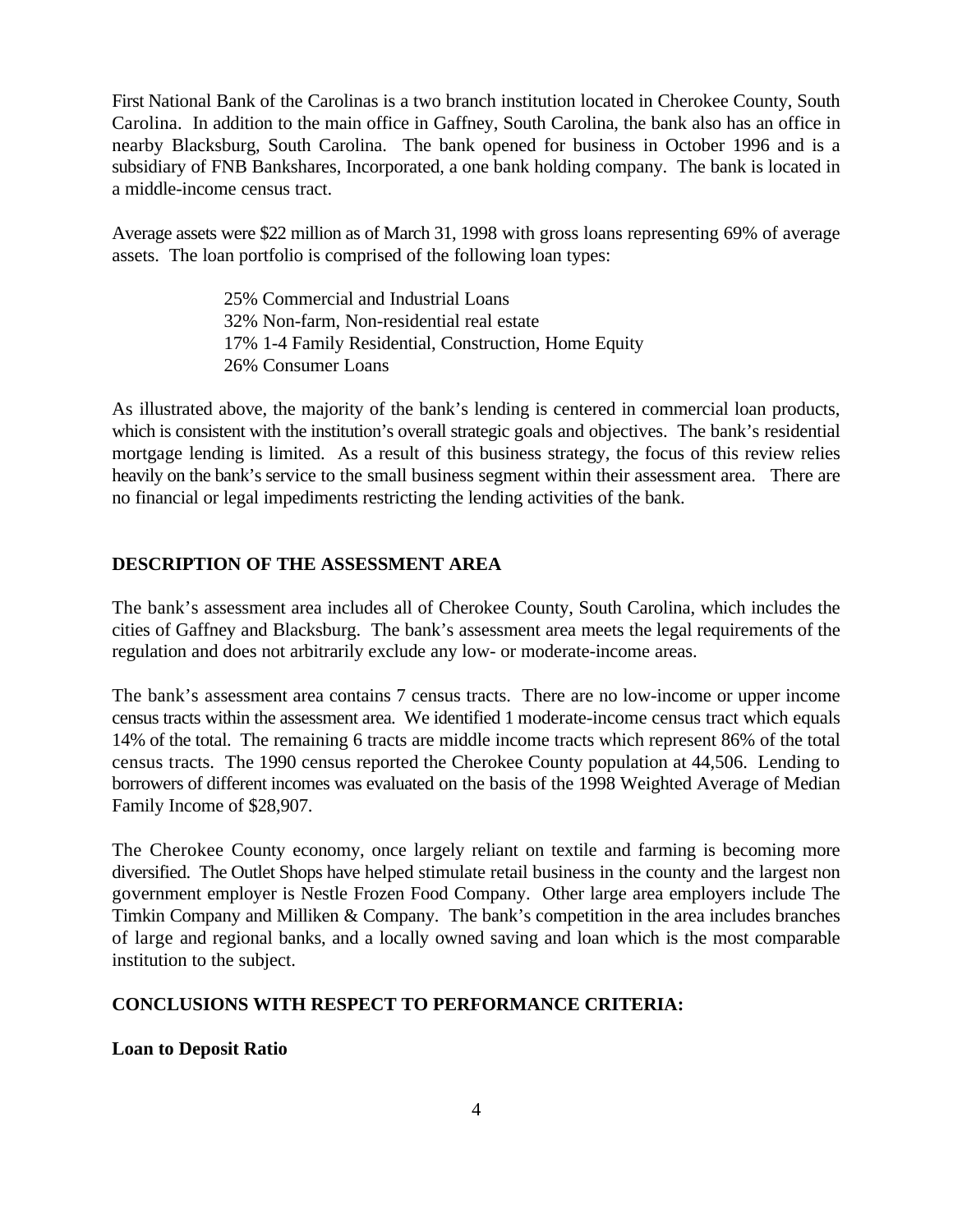The average loan-to-deposit ratio since the bank opened in October 1996 is reasonable at 73%. This ratio compares favorably to the most similarly situated local competitor average of 67%. The ratio is also in line with other national banks in South Carolina with average assets under 100 million.

#### **Lending in the Assessment Area**

A substantial majority of the bank's lending is within its defined assessment area. We compiled a sample of the bank's lending patterns using a sample of 40 automobile loans originated since opening. The sample indicated 93% of the loans were made to borrowers within the assessment area. Given the primary focus of the bank is to meet the needs of small businesses, we also selected a sample of 30 commercial loans and determined 77% were originated within the assessment area.

#### **Lending to Borrowers of Different Incomes and Businesses of Different Sizes**

The institution's distribution of lending reflects reasonable penetration among businesses of different sizes. A review of commercial loans originated since opening was performed to determine the bank's distribution of lending to small businesses. Small businesses are defined as companies with less than \$1million in annual revenues. A summary of findings is provided in the following chart:

| <b>Small Business Originations</b>                                                                                                                                                                               |             |    |     |             |     |
|------------------------------------------------------------------------------------------------------------------------------------------------------------------------------------------------------------------|-------------|----|-----|-------------|-----|
| \$ Sm Bus<br>$%$ of Cml<br>% of Cml<br>$# Sm$ Bus<br>$#$ Cml<br>\$ Cml<br><b>Originations</b><br><b>Originations</b><br><b>Originations</b><br><b>Originations</b><br><b>Originations</b><br><b>Originations</b> |             |    |     |             |     |
| 200                                                                                                                                                                                                              | \$9,136,081 | 74 | 87% | \$7,618,000 | 83% |

Small business loans of \$100,000 or less make up a substantial portion of the bank's commercial portfolio. Out of 174 originations to small businesses, 172 loans were originated at or below \$100,000.

We also reviewed the sample of 40 automobile loans to determine the bank's distribution of lending to borrowers of different incomes. The automobile sample was used for this analysis as the bank's strategy and loan mix result in a limited volume of residential real estate loans. The following is a summary of the analysis performed.

| <b>Originations to Borrower's of Different Income Levels</b> |                                                     |     |        |     |  |
|--------------------------------------------------------------|-----------------------------------------------------|-----|--------|-----|--|
| Income<br>Category                                           | \$ of Loans<br># of Loans<br>% of Orig<br>% of Orig |     |        |     |  |
| Low                                                          |                                                     | 8%  | 18,043 | 5%  |  |
| <b>Moderate</b>                                              |                                                     | 23% | 73,478 | 21% |  |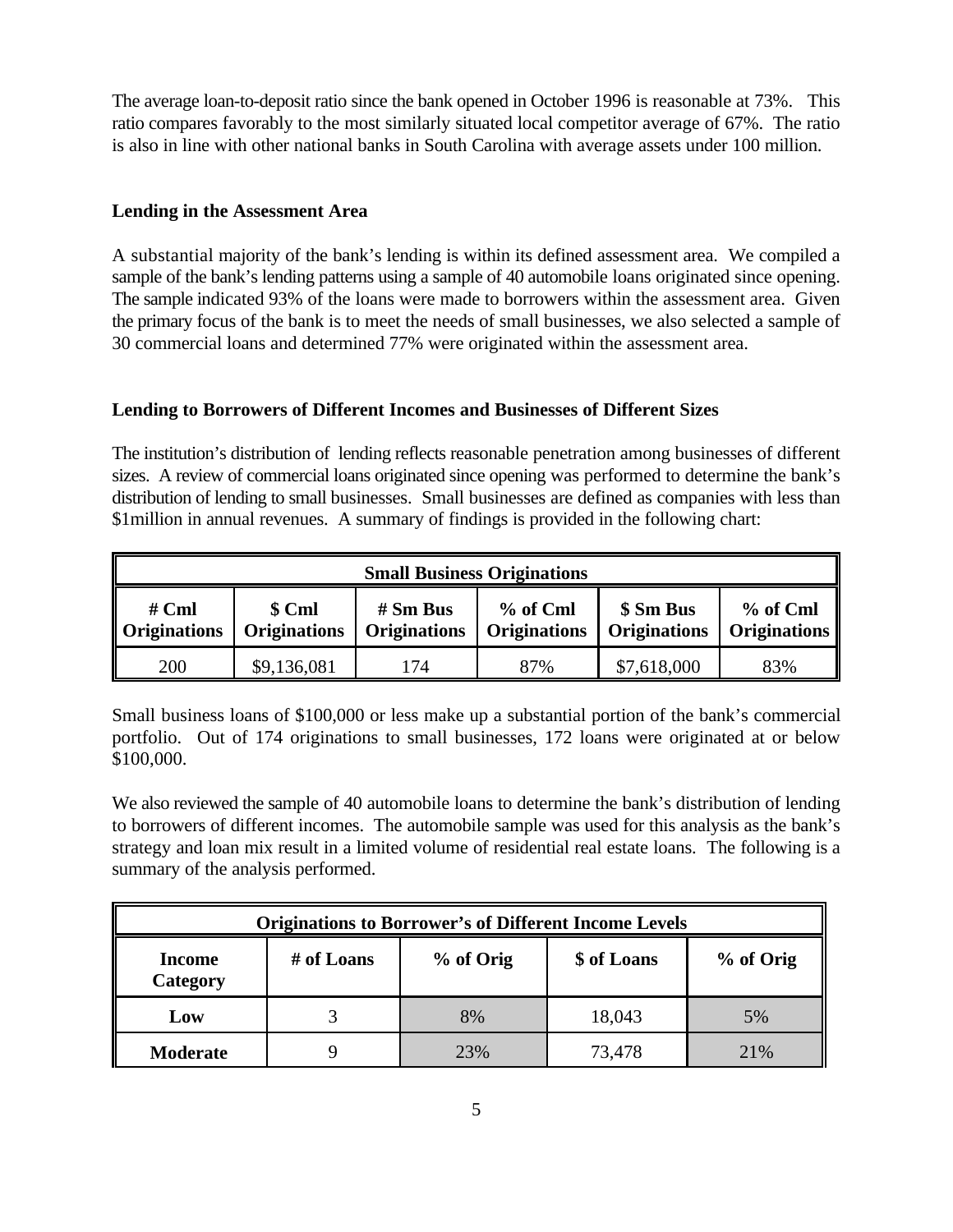| <b>Originations to Borrower's of Different Income Levels</b> |  |        |         |     |
|--------------------------------------------------------------|--|--------|---------|-----|
| Middle                                                       |  | 40%    | 97.651  | 28% |
| <b>Jpper</b>                                                 |  | $30\%$ | 164.278 | 46% |

\* Based on a sample of 40 automobile loans originated since opening.

The bank's assessment area is comprised of 23% low-income, 20% moderate-income, 26% middleincome, and 30% upper-income families. While the bank's consumer lending patterns are low when compared to the percentage of families in the low- income categories, consumer lending products have not been widely marketed by the bank. Additionally, this sample is a limited representation of the bank's overall lending practices. More extensive marketing efforts are planned once the bank has moved into their permanent facility.

#### **Geographic Distribution of Loans**

Distribution of small business credits within the assessment area is also reasonable. In addition to the automobile sample detailed above, we also reviewed a sample of small business loans originated in the assessment area since opening. The following table demonstrates the bank's satisfactory penetration throughout the assessment area.

| <b>Small Business Originations</b> |            |           |                        |             |
|------------------------------------|------------|-----------|------------------------|-------------|
| <b>FNB</b> of the Carolinas        |            |           | <b>Cherokee County</b> |             |
| <b>Census Tracts</b>               | # of Loans | % of Orig | # of $Sm$ Bus          | % of Sm Bus |
| Low                                | N/A        | N/A       | N/A                    | N/A         |
| <b>Moderate</b>                    | 2          | 10%       | 152                    | 14%         |
| <b>Middle</b>                      | 18         | 90%       | 1,091                  | 86%         |
| Upper                              | N/A        | $N/A\%$   | N/A                    | N/A         |

\*There are no low or upper income census tracts in the assessment area (Cherokee County).

The geographic distribution of credit within the assessment area also reflects reasonable penetration. We noted no conspicuous, unexplained gaps in the bank's lending patterns. We based these findings on our review of the sample of 40 automobile loans originated since opening. The results of this sample are illustrated in the following table: